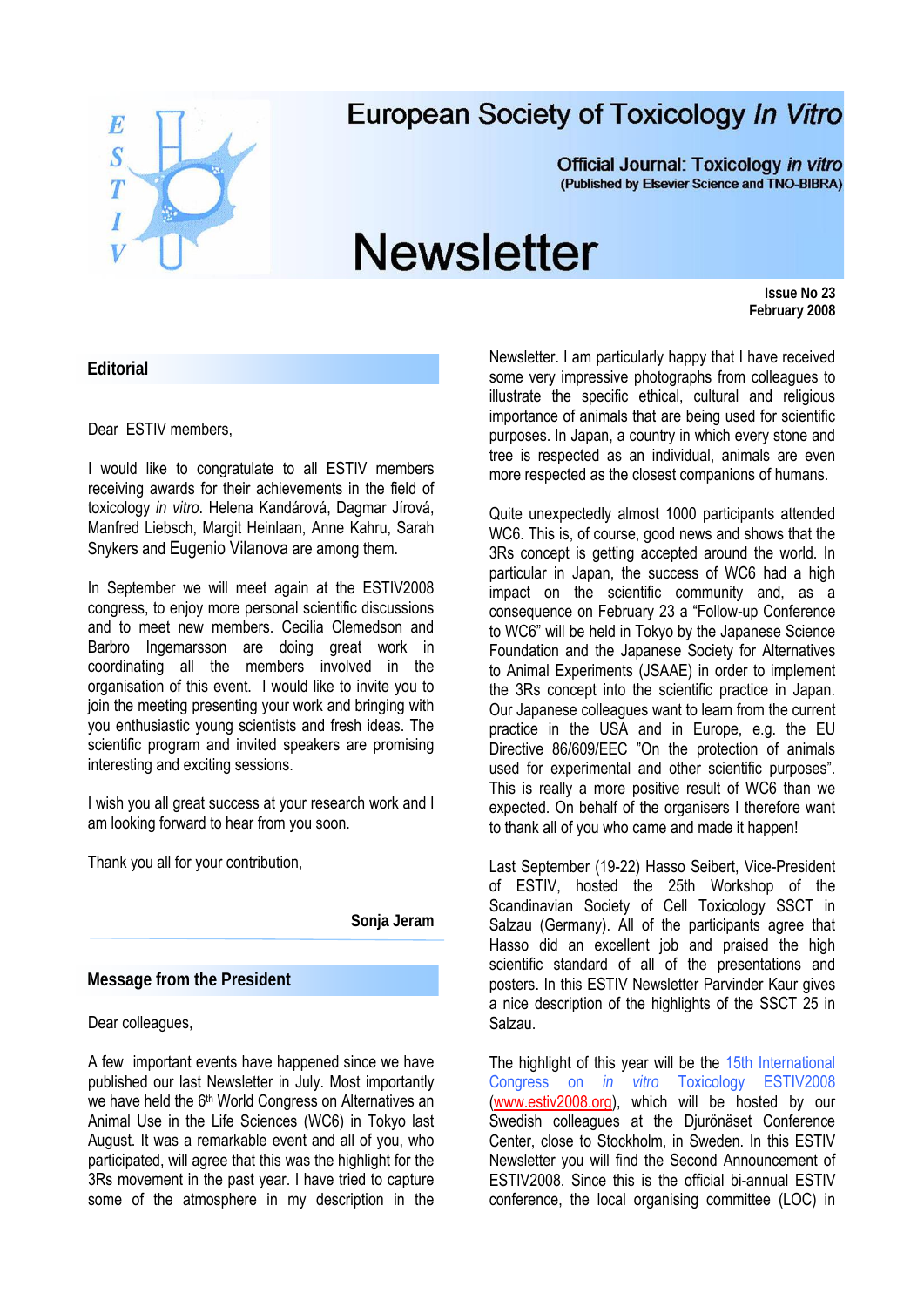Sweden has in close contact with the ESTIV Board drafted a scientifically challenging program. We will have speakers from all of the on-going Integrated Projects (IP) funded by FP6 of DG Research on development and validation of in vitro toxicity tests. The IPs are covering all fields of toxicology that are required for the safety testing of cosmetic ingredients and chemicals according to REACH. Most of the FP6 IPs have more than 20 groups of participants from all over Europe and they are managed in cooperation with ECVAM and ECOPA. So don't miss this opportunity to meet the leading scientists in the field of toxicology *in vitro* and join us at ESTIV2008.

From my perspective a most important step forward for the field of toxicology *in vitro* is the recent initiative in the USA by NIH, EPA and NIEHS to collaborate to improve the safety testing of chemicals with non-animal methods. Two NIH institutes have formed collaboration with the EPA to use the NIH Chemical Genomics Center's (NCGC) high-speed, automated screening robots to test suspected toxic compounds using cells and isolated molecular targets instead of laboratory animals: "The New Strategy Aims to Reduce Reliance on Animal Testing". It is an important goal of this enterprise to provide regulators with new tools for risk assessment, which will no longer be based on animal experiments. Details are given in the joint press release of NIH and EPA, which you will find in this ESTIV Newsletter.

More details are given in the February 15, 2008, edition of Science (Transforming Environmental Health Protection 319, 906-907) in which the authors Francis S. Collins (NIH), George M. Gray (EPA) and John R. Bucher (NIEHS) are proposing on behalf of the consortium "*We propose a shift from primarily in vivo animal studies to in vitro assays, in vivo assays with lower organisms, and computational modeling for toxicity assessments*." We are also providing you with this important publication, which actually demonstrates a shift of paradigm from *in vivo* to *in vitro* toxicology. This is a development most of us have dreamt of for the past 20 years. The institutions involved clearly indicate that from the scientific perspective this is a major scientific enterprise, which can only be achieved when these major institutions will cooperate effectively. Although I am not sure that Europe will be able to compete effectively with our US colleagues, I do appreciate that it finally going to happen: *Within a few years in vitro toxicology will be the basic approach in safety testing!* 

I want to introduce you to another important activity in the field of alternatives, which is also starting from the

USA, the **AltTox website** [\(http://www.alttox.org\)](http://www.alttox.org/) which is dedicated to promoting non-animal tests in toxicity testing. This website has an active **AltTox-Forum** to discuss upcoming new developments in all fields of *in vitro* toxicology. The forum is managed by moderators and you are invited to register and join. AltTox also provides a **Toxicity Testing Resource Center** (TTRC), which is covering all aspects of toxicity testing. The AltTox website is online since December 6, 2007, three months ago, and it is managed by Marty Stephens from the HSUS and George Daston from Procter and Gamble, which is also the main sponsor of the website.

In the current issue of the ESTIV Newsletter we are again publishing the portrait of a successful, young member of ESTIV, Sarah Snykers from Belgium. Sarah gives a good example that scientist can today build their careers on toxicology *in vitro*! This is encouraging for PhD students in Europe! Francesca Caloni from Milano is reporting on an activity to evaluate implementing the 3Rs in teaching in veterinary medicine in Italy. She and her colleagues are encouraging students in other European countries to join their initiative.

In this issue Eugenio Vilanova provides information from the work of the Spanish platform on alternatives REMA and Falvia Zucco is updating us on 2 EU FP6 projects, EuroBioFund and LIINTOP.

The ESTIV Board has held a meeting in October 2007 at ECVAM. In order to manage the activities of ESTIV we need such meetings, since many problems can be solved more effectively in face to face meetings without time pressure from our jobs. The ESTIV Board needs engaged young scientists, who want to promote the field of toxicology *in vitro*. Taking into account the encouraging activities in our field around the world, we want to encourage you to volunteer to join us on the ESTIV Board. In particular since I and some of my colleagues will have to retire later this year during ESTIV2008.

Although we have already reached February, the ESTIV Boards wishes all of our members a successful and happy year 2008 and we are looking forward to seeing you at ESTIV 2008 in September in Sweden.

With the best wishes,

H. Spirk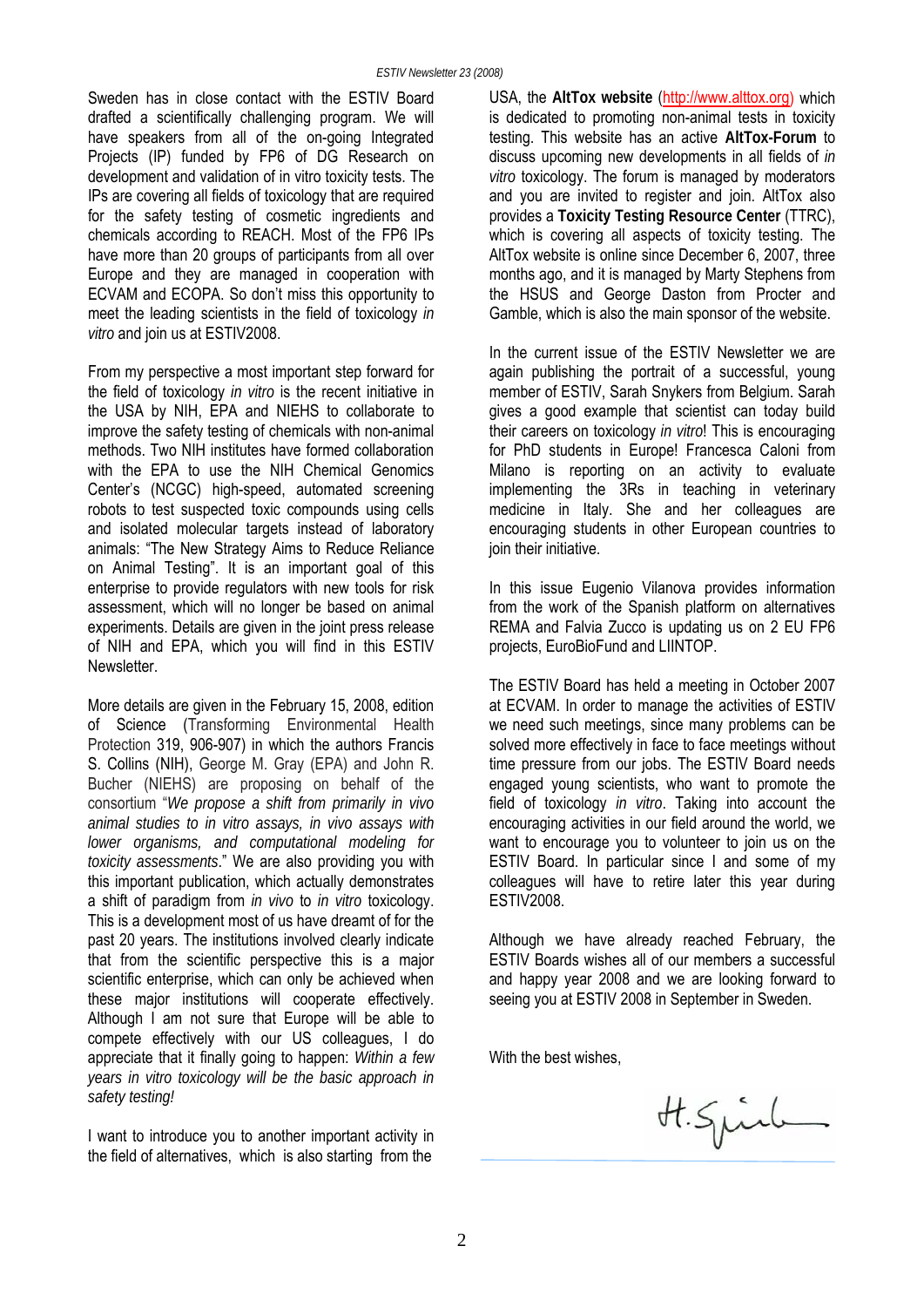**New Strategy Aims to Reduce Reliance on Animal Testing** 

14 Feb 2008: NIH Collaborates with EPA to Improve the Safety Testing of Chemicals

Testing the safety of chemicals ranging from pesticides to household cleaners will benefit from new technologies and a plan for collaboration, according to federal scientists from the National Institutes of Health (NIH) and the U.S. Environmental Protection Agency (EPA), who today announced a new toxicity testing agreement.

The collaborative research program is outlined in the jointly authored *Science* paper Feb. 15, 2008.

The co-authors - Francis S. Collins, M.D., Ph.D., NHGRI director; George M. Gray, Ph.D., assistant administrator for EPA's Office of Research and Development which houses the NCCT; and John R. Bucher, Ph.D., NTP associate director — describe the possibility of shifting from reliance on animal testing to biochemical- and cell-based assays, as well as those using lower organisms, such as zebrafish and roundworms. "*We propose a shift from primarily in vivo animal studies to in vitro assays, in vivo assays with lower organisms, and computational modeling for toxicity assessments.*"

#### **NIH Director Elias A. Zerhouni, M.D.**

"*I launched the NIH Roadmap for Medical Research five years ago to create collaborations between institutes and centers on big projects that none of them could do alone. But I never envisioned a trans-agency collaboration testing for environmental toxins*. *This research collaboration has the potential to make crucial discoveries that will protect the public health by identifying and understanding chemical toxicants to which people are exposed.*"

Two NIH institutes have formed a collaboration with the EPA to use the NIH Chemical Genomics Center's (NCGC) high-speed, automated screening robots to test suspected toxic compounds using cells and isolated molecular targets instead of laboratory animals. This new, trans-agency collaboration is anticipated to generate data more relevant to humans; expand the number of chemicals that are tested; and reduce the time, money and number of animals involved in testing. Full implementation of the hoped-for paradigm shift in toxicity testing will require validation of the new approaches, a substantial effort that could consume many years. This collaboration is being made possible through a newly signed, five-year Memorandum of Understanding (MOU), which leverages the strengths of each organization.

[http://www.niehs.nih.gov/news/releases/2008/docs/ntpncgce](http://www.niehs.nih.gov/news/releases/2008/docs/ntpncgcepamou.pdf) [pamou.pdf](http://www.niehs.nih.gov/news/releases/2008/docs/ntpncgcepamou.pdf)

#### **Dr. Collins:**

"*A central component of federal effort will explore the use of high-throughput screening assays in toxicology*. *Such assays allow for the testing of thousands to hundreds of thousands of chemicals a day to determine their possible toxic effect.*"

NCGC is part of a larger Molecular Libraries Imaging Program within the NIH Roadmap for Medical Research. It was designed to advance research on molecules from which most medicines marketed today are derived.

#### **Dr. Collins:**

"*We now are seeing tools newly available to us for chemical genomics research deployed for greater refinement, speed and capacity in chemical toxicity screening*,"

#### **Dr. Bucher:**

"*The experimental and computational expertise required to transform toxicology is an enormous undertaking and too great for any of our existing organizations to accomplish alone*. T*his collaborative approach allows us to draw on our individual strengths and establishes a long-term, multiple U.S. federal agency commitment.*"

NTP will contribute thousands of compounds for testing. NTP's animal toxicology expertise will be utilized, along with a large database of the chemicals' effects on animals, with which the new cell-based data will be compared.

#### **Dr. Bucher:**

"As our detailed research strategy continues to develop, we will welcome the participation of other federal partners, as well as interested public and private sector organizations, to make this vision of 21st century toxicology a reality."

The EPA's engagement in this collaboration is part of its ToxCast™ program—an initiative launched in 2007 to revolutionize the agency's chemical toxicity evaluation procedures. ToxCast™ will use advances in computers, genomics and cellular biology to speed up toxicity testing and enhance capacity to screen new compounds.

#### For more information:

<http://www.niehs.nih.gov/news/releases/2008/toxrelease.cfm>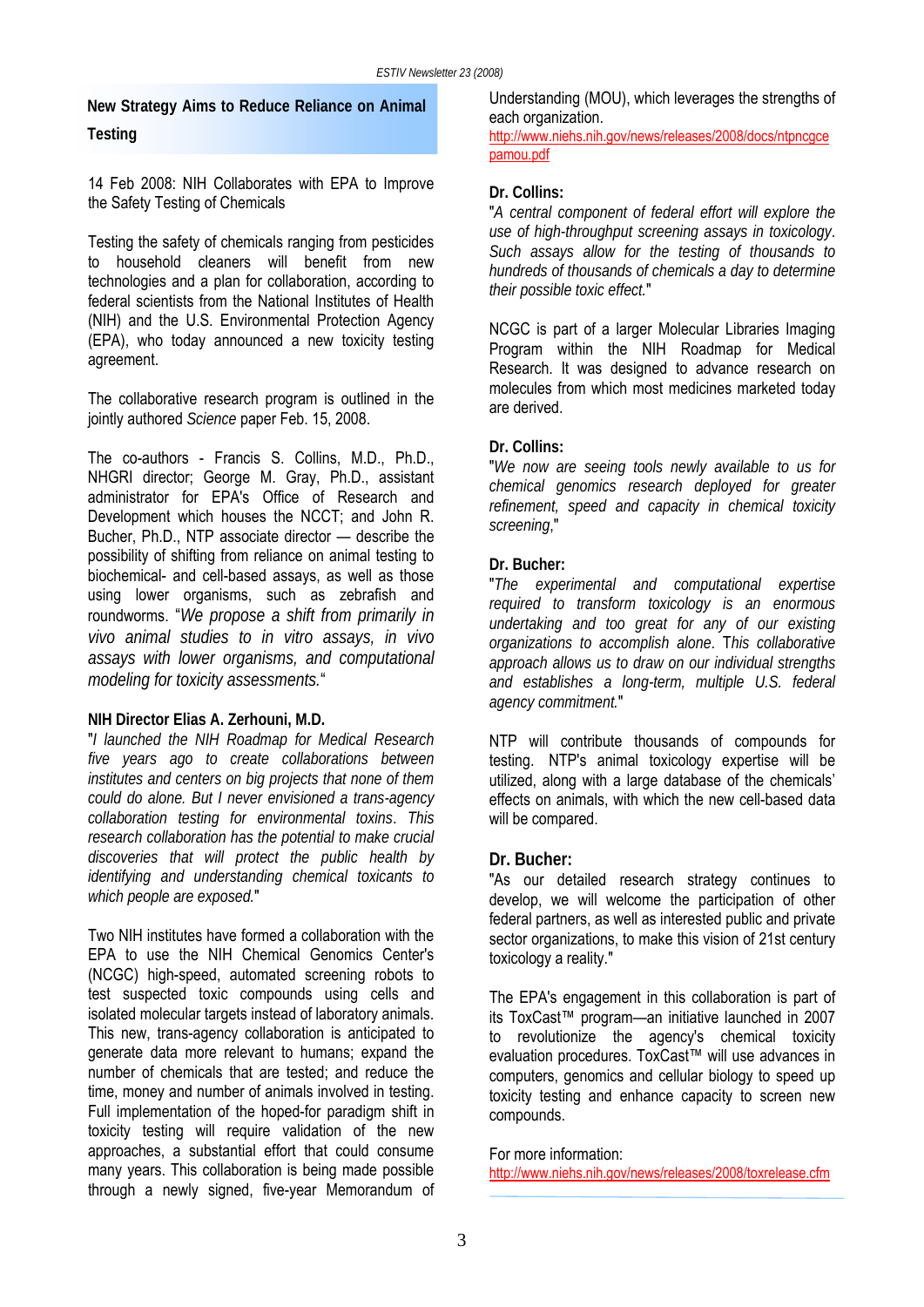# **and animal use in the life sciences**

WC6 was held in Tokyo, Japan, on 21 -25 August 2007 with the support of the Japanese Society for Alternatives to Animal Experiment (JSAAE), the Alternatives Congress Trust (ACT) and the Science Council of Japan. After the previous World Congresses had been held in Baltimore (1993), Utrecht (1996), Bologna (1999), New Orleans (2002), and in Berlin 2005, WC6 was a very successful move to implement the Three Rs in Eastern Asia.

Although the organizers had anticipated that WC6 may not be attended by a representative number of participants, more than 1000 colleagues from around the world contributed to the success of this conference. Most importantly the elegant opening ceremony in a Shinto shrine in honour of animals used in research contributed significantly to the positive atmosphere of WC6. In a very emotional ceremony, which has basically not changed over the past 800 years, Shinto priest invited the souls of experimental animals into the shrine and offered to them food and water.



*An old Shinto ceremony in honour of experimental animals, which is usually held once a year in many animal facilities in Japan.* 

Then members of the organizing committee from Europe, America and Japan donated branches and written prayers to the souls of the animals to apologize for the suffering through which they had gone. Finally the Shinto priests thanked the souls of the experimental animals for attending the ceremony before they left.

Nobody, who attended this impressive ceremony in honour of the experimental animals, will ever forget it. It helped participants from around the world to get an understanding of the deep commitment of our Japanese colleagues to our fellow companions. Moreover, it also shows that they pay respect to animals that is much closer to their hearts and emotions than ever experienced either in Europe or the USA. It was, therefore, the most important message of WC6 that scientists in parts of the world who may never have experienced the 3Rs principle are emotionally

more deeply committed to the suffering and death of<br>**The 6th World congress (WC6) on alternatives experimental animals than scientists outside Asia**.



*Members of the Alternatives Congress Trust and organisers of the WC6 Satellite Meetings in Beijing, Soul and Kyoto taking part in a traditional sake barrel opening ceremony at the WC6 banquet.* 

Attendants from academia, industry as well as regulators appreciated the unique hospitality of our Japanese hosts, who tried to make the conference most memorable for everyone. Even the most skeptic colleagues, who had never been to Japan before and who were afraid of the foreign language, food and culture, enjoyed Tokyo and Japan throughout the entire conference. In the end everybody was happy that the positive momentum from WC5 in Berlin was kept alive in Tokyo.

Taking into account the challenges of animal welfare aspects in the European legislation, e.g. the seventh amendment of the EU Cosmetics Directive and the new chemicals policy REACH, the lectures at WC6 were dominated by participants from industry and regulatory agencies while the percentage of students and colleagues from academia was lower than at the previous World Congresses. Due to the expensive costs of traveling and accommodation the number of representatives from animal welfare organizations in Europe was lower than previously.

In addition to the scientific program, which focused on all important scientific issues of previous World Congresses, e.g. education, ethics, animal welfare, regulatory issues, validation, advanced techniques and international exchange of ideas, the social program was the highlight of WC6. In particular the opening of the farewell banquet added to the local flavour, when members of the Alternative Congress Trust and the local organizers participated on stage in a traditional Japanese sake barrel opening ceremony (Figure 2).

In order to bring the 3Rs concept to more than one Asian country, satellite meetings of WC6 were held in Beijing (China) and Seoul (South Korea) before and in the old Imperial city Kyoto in Japan after WC6. From Europe Coenraad Hendriksen was an invited speaker at the Beijing satellite meeting, Thomas Hartung in Seoul and Horst Spielmann in Kyoto.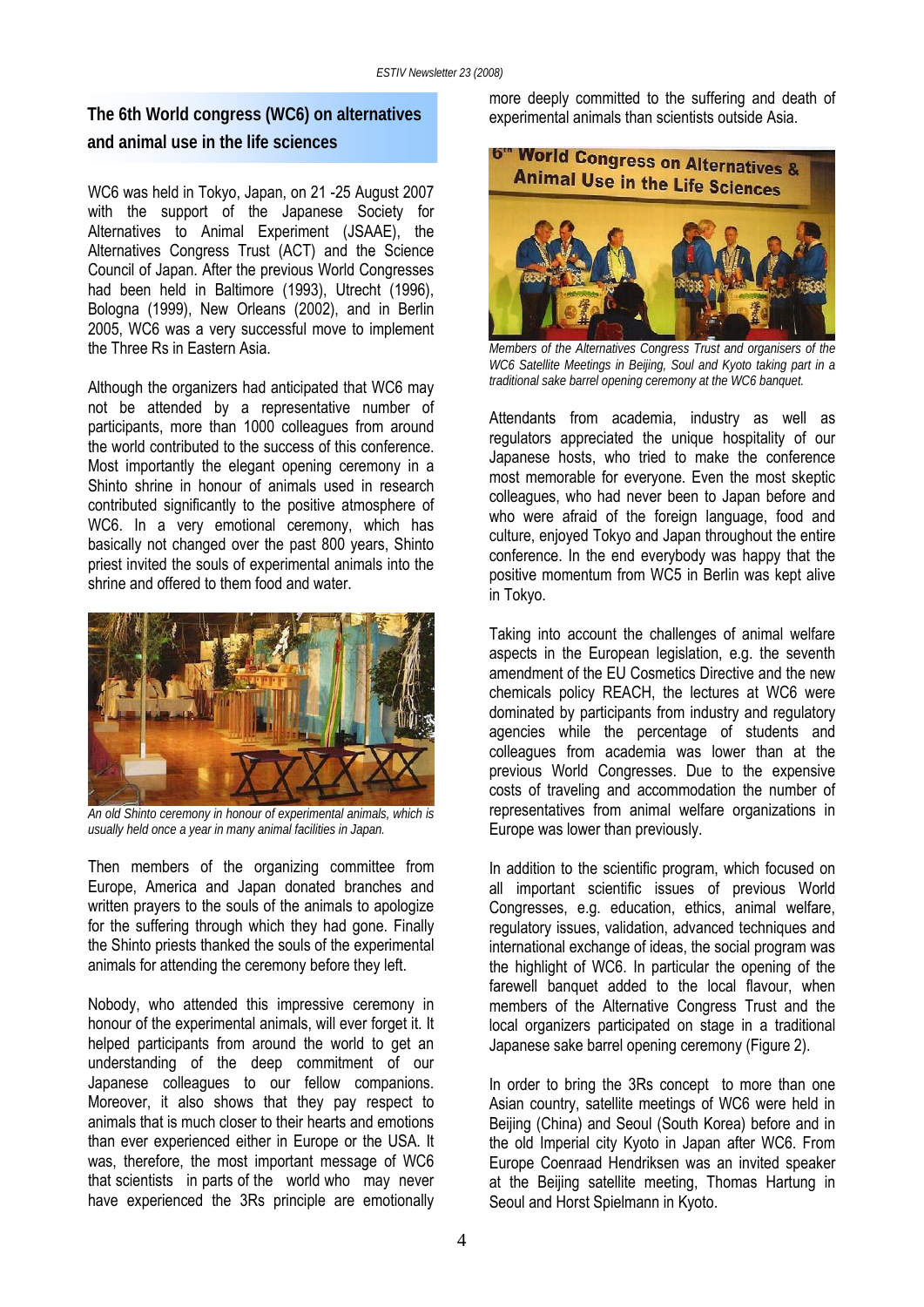The Japanese hosts were quite impressed both by the high number of participants from around the world and by the high scientific standard of the lectures, sessions and workshops. The Science Council of Japan (SCJ) has in particular expressed it sincere thanks to the organizer of the World Congresses, the Alternative Congress Trust (ACT), and the SCJ wants to continue to support conferences on the 3Rs in Japan in collaboration with the ACT. To start this important activity, the SCJ will host a conference in February 2008 in Tokyo. To show their appreciation of the support in organizing the first World Congress on Alternatives in Japan the Japanese Society for Alternatives to Animal Experiments (JSAAE) awarded the honorary membership of the Society JSAAE to Horst Spielmann.

The next World Congresses on Alternatives and Animal Use in the Life Sciences will be held in 2009 in Rome, where Thomas Hartung (ECVAM) and Herman Koeter (EFSA) will be the organizers, and in 2011 colleagues from Canada made an offer to host WC8 in Vancouver.

**Horst Spielman** 

**The 25th SSCT Workshop on** *In Vitro* **Toxicology** 



*September 19-22, 2007, Salzau, Germany* 

The Scandinavian Society for Cell Toxicology celebrated its twenty-fifth anniversary at Salzau, Germany. The aim of the SSCT workshops has been to further basic scientific knowledge in cell toxicology and to promote the use of *in vitro* models as substitutes to animal research. Participants from more than 12 countries came together for this cause and attended the comprehensive 4 day workshop.

The workshop began with the BMEF award lecture by Dr. Curren which necessitated the approach from an open mind for the success of alternative methods. The workshop included a special session on 'Methods of Cell Toxicology'.

The course lectures during this special session were oriented towards neurotoxicology and its approach by the use of *in vitro* techniques. Special emphasis was laid on the use of cell culture models for investigating the mechanisms behind neurotoxicity.

The experimental data presented at the workshop highlighted the importance of *in vitro* models to provide answers to basic scientific questions such as identification and prediction of toxicity and their mechanistic pathways. The course also paid special attention to the current promising technology of fluorescent probes. The advantages as well as disadvantages of a variety of fluorescent probes for functional studies were discussed.

The workshop was organized at the Landeskulturzentrum which is a castle and an estate in Salzau. The culture, architecture and landscape of the place motivated the attendees of the conference to come together for a short walk around the area which was arranged by the organizing committee. This provided ample time for informal discussions among the participants.

Later, several talks and poster presentations described simple yet novel *in vitro* modeling systems for analysis of a range of useful endpoints. Awards for the best oral and poster presentation were given to encourage the young scientists in the field of cell toxicology. The winners were Helena Hogberg (ECVAM, Ispra, Italy) and Anne Jess (Institute of Toxicology, Kiel, Germany). The program was organized at a high scientific level and several speakers addressed the issue of reducing animal studies with multifaceted approaches and multidisciplinary expertise. The course lectures from the special session are accessible at the SSCT webpage: <http://www.ssct.net/salzaucourse.html>

> **Parvinder Kaur**  Board Member, SSCT

Department of Neuroscience, Norwegian University of Science and Technology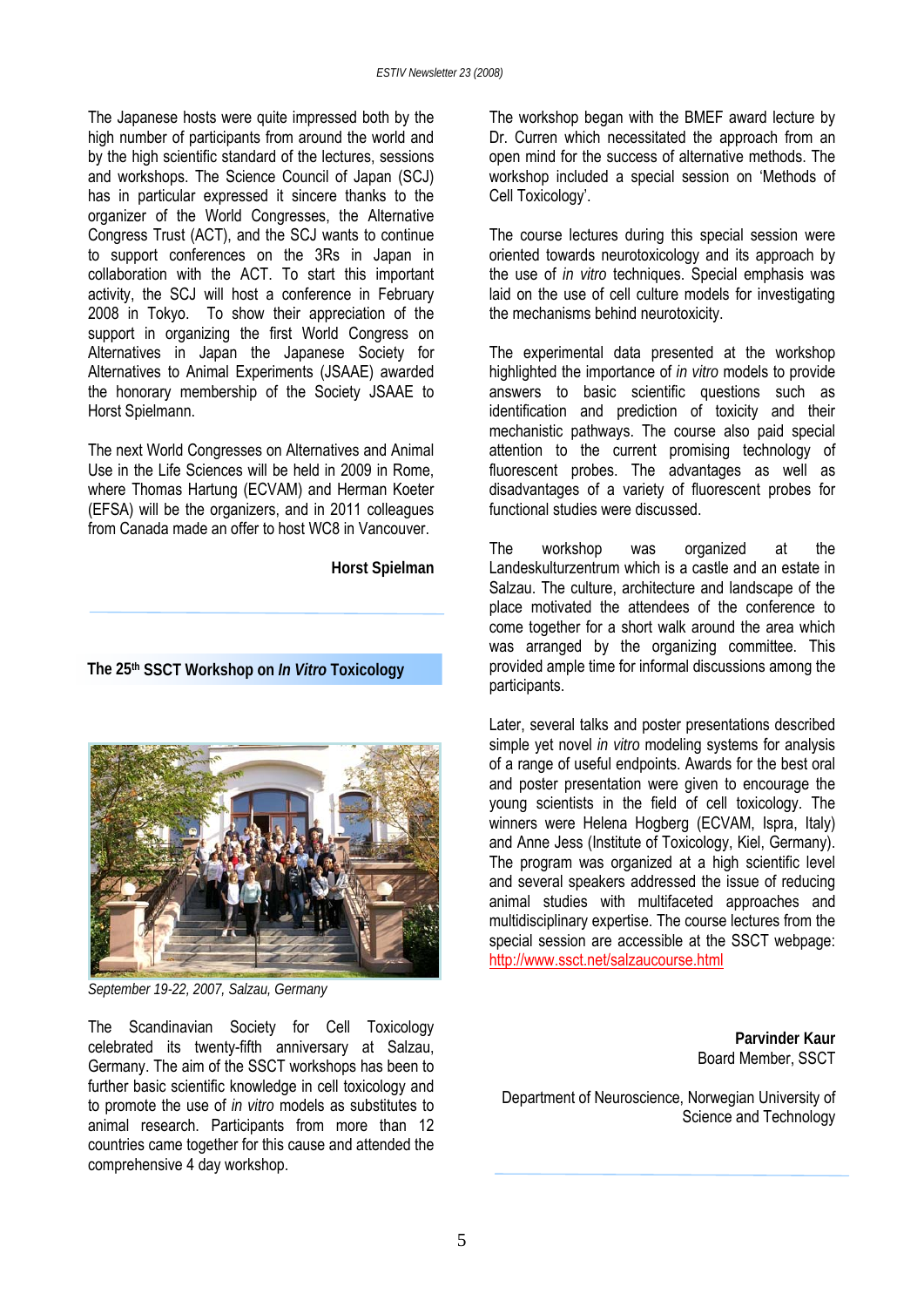#### **Students "validate" alternative teaching**

The 3Rs concept in research and education is very well known, but it is important to evaluate the "student's point" of view, especially in disciplines where practical teaching is fundamental like in Veterinary Medicine and Science and Production Animals Curricula.

The following "evaluation questionnaire" was submitted to the students at the University of Milan, Faculty of Veterinary Medicine, during the academic year 2006/2007 (Course in of Veterinary Toxicology in Wild Animals and Veterinary Toxicology in Reproduction 5th year, Vet Curriculum and Veterinary toxicology 3rd year in Science and Production animals Curriculum).

- 1. How the topic of alternatives to animal use is generally included in Veterinary Medicine /Science and Production animal curriculum?
- 2. Did you receive a practical education with alternatives in the different disciplines like Anatomy, Biochemistry, Physiology or Toxicology?
- 3. How would you introduce tomorrow's veterinary students to the alternative methods in education?
- 4. Compulsory and/or elective?
- 5. Are you satisfied with the practical learning with alternative models presented in your module related to Toxicology?
- 6. Do you think it is important to implement the use of alternative models in education in your curriculum and specifically Veterinary Toxicology?
- 7. Could you describe the possible advantages using alternatives in teaching?
- 8. Do you consider useful and stimulating for your education to set up with your student group alternative models for education in Veterinary Toxicology?

Totally 56 questionnaires have been collected: 21 from Vet and 25 from Science and Production animals curricula and the final answers to the questions reported in the table were the following:

• In both curricula the concept of alternative methods to animal use is new for students, and in all disciplines the students have received specific education on it.

• Students received practical learning with methods that could be defined as alternatives, in biochemistry or anatomy, with videos or computer data-bases.

• The students, especially from Vet curriculum, were very interested in alternatives and suggested an elective course, with lectures related their application in teaching and research.

• They found the alternatives used during the Veterinary Toxicology course very interesting, useful and educative. The computer-based models permit interaction between students and students and the teacher. Students think it is important to implement their use, involving also other disciplines. They also think that alternative models have to be implemented in Veterinary Toxicology.

• The first answer related the advantages of alternatives were related to the ethical aspect that alternative model could also be more explicative and permit good and repetitive practice for the students. Moreover the costs of practical courses are reduced.

• The possible development of an alternative model was found by the students an active way of learning, and they suggested some possible new models.

 In conclusion the principal end-points were the following:

- a) Evaluation of alternatives related to learning objectives: improvement of learning, studentteacher interaction etc.
- b) Definition of the teaching "value" of alternatives in veterinary curriculum and if supported by an elective course
- c) Priorities on the use of alternatives in practical classes in veterinary curriculum
- d) Risks-benefits of using alternatives in veterinary education
- e) "State of the art" of alternatives in the curriculum and comments
- f) Setting up working group to develop alternative models in veterinary education: is it a stimulating approach?

Teaching with 3Rs, under student evaluation, was really approved and "validated" for practical, economical, ethical and learning reasons with the suggestion of post-academic training (master) and continuous education course (teachers and professionals) and from this year this project has been enlarged involving some European Veterinary Universities.

**Francesca Caloni University of Milan, Faculty of Veterinary Medicine**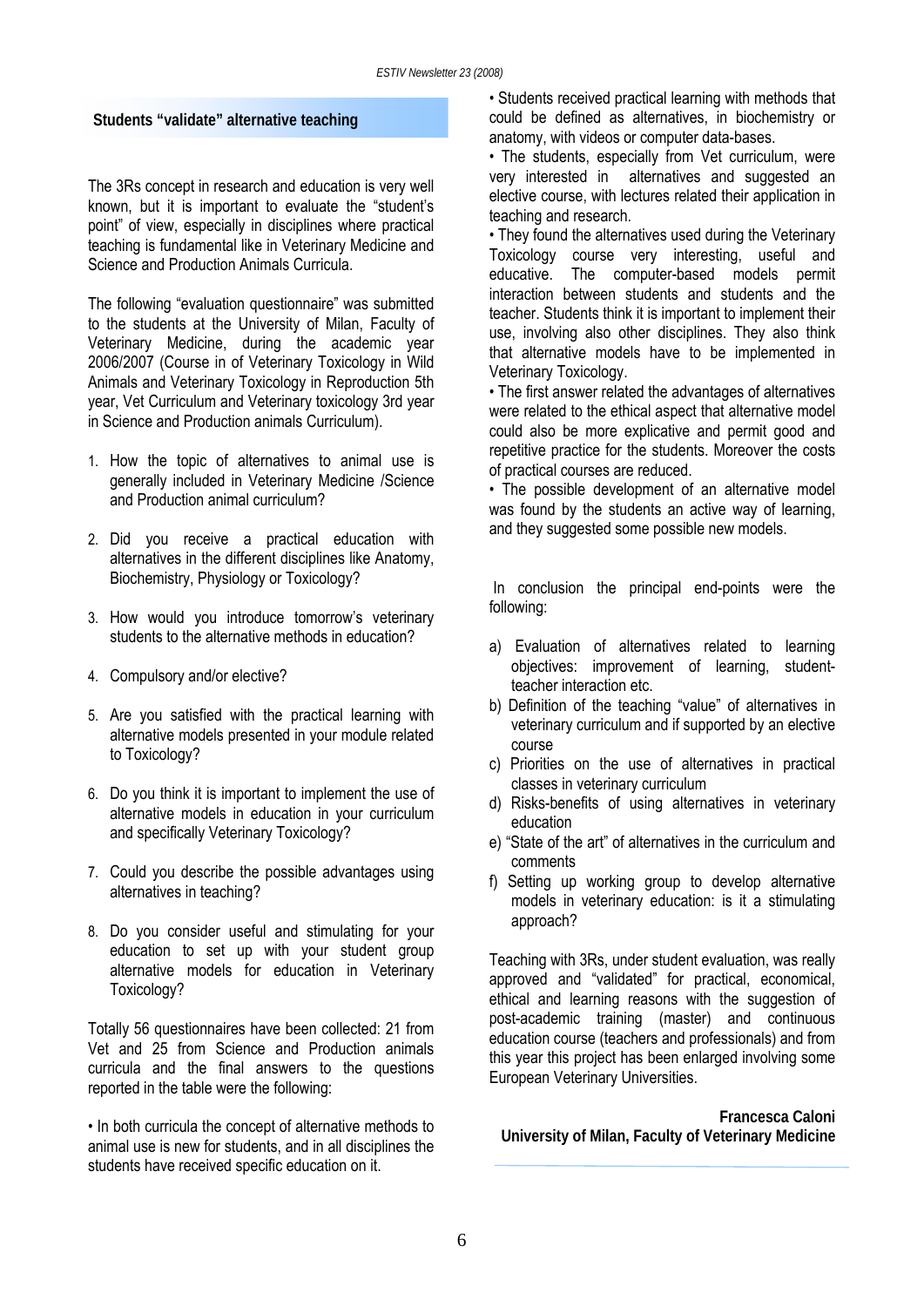### **The best paper published in Toxicological Sciences during the past year**

**Sarah Snykers** was born on September 20, 1979 in Heusden-Zolder, Belgium. She attended secondary school at the Onze-Lieve-Vrouw Lyceum, Genk, where she majored in Latin-Mathematics with highest distinction. In 1997 she started the study of Pharmaceutical Sciences at the Vrije Universiteit Brussel (VUB).



*Sarah Snykers, Dept. Toxicology, Vrije Universiteit Brussel, Belgium.* 

Her Master's thesis, entitled 'Effect van Trichostatine A op apoptose in primaire culturen van rathepatocyten' was carried out at the Department of Toxicology, Dermato-Cosmetology and Pharmacognosy (FAFY), VUB, under supervision of Prof. T. Vanhaecke and promotership of Prof. V. Rogiers. In June 2002, she graduated with highest distinction and received the price of best student (2nd cycle of Pharmacy studies). She subsequently started a PhD (IWT-bursary) in Pharmaceutical Sciences on 'The *in vitro* hepatic potency of postnatal progenitor cells' at the Department of Toxicology, VUB under promotership of Prof. V. Rogiers and Prof. T. Vanhaecke. Her core scientific interests and experience are situated in the field of molecular toxicology, *in vitro* toxicology, cell signalling, biotransformation, developmental biology and stem cell technology. In May 2007, she successfully defended her PhD thesis and received the title of Doctor in

Pharmaceutical Sciences. Currently, she continues her initiated research work on postnatal stem cells at the Department of Toxicology, VUB as a postdoctoral fellow of the FWO-Vlaanderen Belgium. The postdoc project is focused on the establishment of standardised protocols to isolate and differentiate plastic progenitor cells from human sources, and unraveling the mechanisms that underlie the hepatic differentiation of human postnatal progenitor cells.

She has 7 publications in international peer-reviewed journals and books as first author and 12 as co-author, and was invited speaker at several national and international congresses. Her research work also resulted in 2 patents concerning the production of mature and functional hepatocyte-like cells out of (1) adult bone marrow cells [PCT/EP2004/0012134] and (2) neonatal rat liver epithelial cells [PCT/EP2006/005622] by application of the developed 'sequential' differentiation protocol, including coexposure to histone deacetylase inhibitors.

One of her papers, i.e. **"Snykers S, Vanhaecke T, Papeleu P, Luttun A, Jiang Y, Vander Heyden Y, Verfaillie C, Rogiers V. (2006) Sequential exposure to cytokines reflecting embryogenesis: the key for**  *in vitro* **differentiation of adult bone marrow stem cells into functional hepatocyte-like cells. Toxicol Sci 94(2): 330-341"** has been selected by the SOT Board of Publications as **the best paper published in Toxicological Sciences during the past year**. The official Awards Ceremony will be held on Sunday, March 16, 2008, in conjunction with the 2008 SOT Annual Meeting in Seattle, Washington.



*Detailed view of expression of phase I biotransformation enzymes at days 24 and 30 upon sequential or simultaneous exposure to liverspecific factors.* 

#### **OTHER AWARDS**

**Prof. Eugenio Vilanova**, member of STIV and member of the Committee of the Spanish Platform on Alternatives (REMA), from the University "Miguel Hernandez" of Elche, has been named member of RAC-ECHA (Risk Assessment Committee of the European Chemical Agency) which is a critical body in the Agency in the implementation of the REACH. This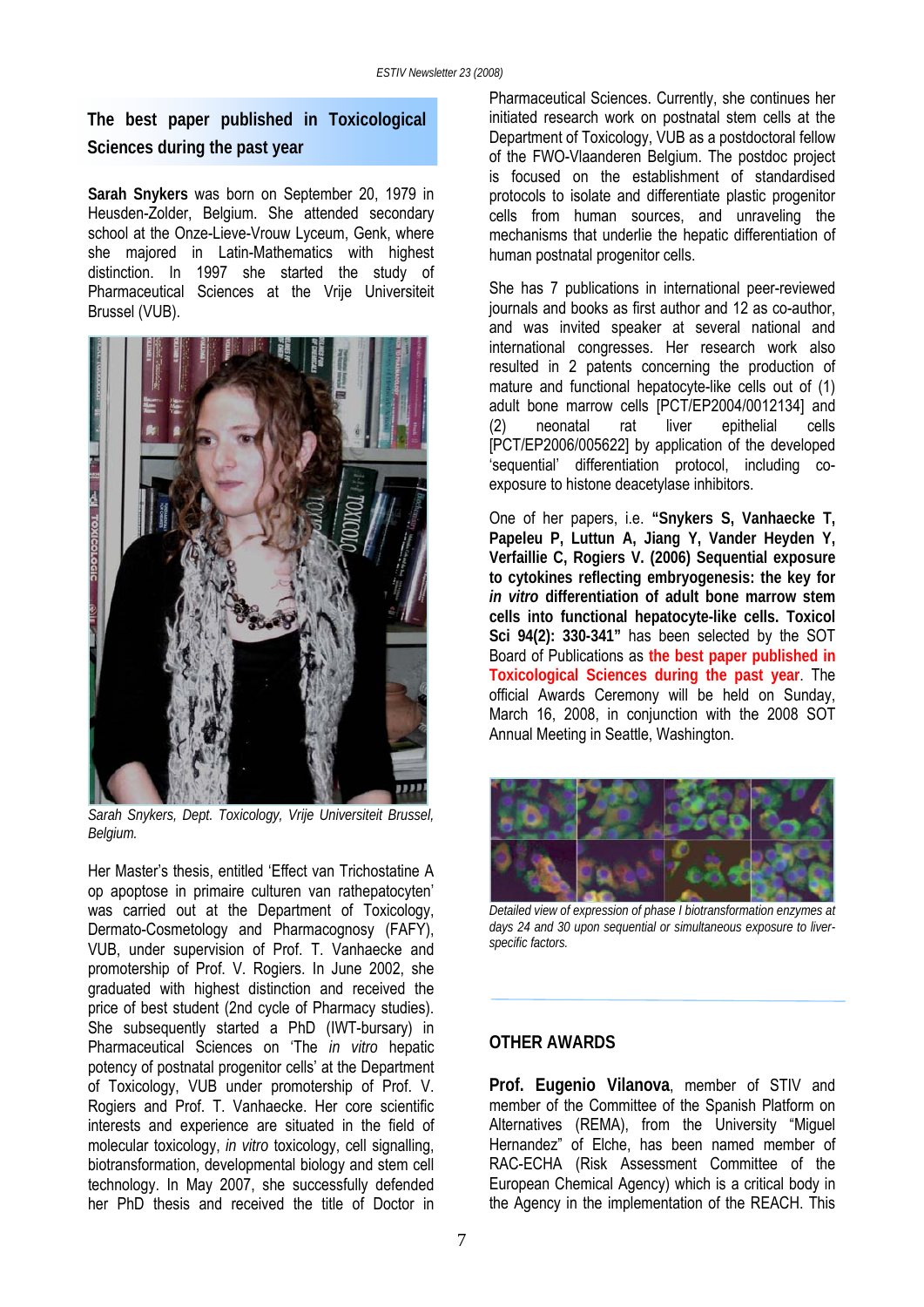Committee may be a critical entity in the acceptability of toxicological results obtained from alternative methods and strategies. The RAC is starting activities since January 2008, is formed by independent experts and will have key role in de evaluation of dossiers registered for substances requiring authorizations under REACH Regulation and other functions in assessing ECHA in decision process in the development and implementation of REACH. Prof. Vilanova has also been awarded with the recognition of EUROTOX 2007 Honorary Member and is the chairperson of the next IUTOX-2010 Congress to be held in Barcelona-Spain 10-15 July 2010 [\(www.iutox2010.org](http://www.iutox2010.org/)).

**Margit Heinlaan** participated at the 14th Congress on Alternatives to Animal Testing in Linz, Austria. She presented a poster: "Ecotoxicological hazard of ZnO, TiO2 and CuO (nano)powders: effects on bacteria, crustaceans and protozoa" (Heinlaan, M., Blinova, I., Ivask, A., Mortimer, M., Dubourguier, H-C. **Kahru, A**.). The poster won 2007 Bo Holmstedt Poster Award for having shown a feasible link between toxicology and the 3R principle.

At the same meeting another award (ZET poster award 2007) went to Hana Bendová, David Basketter, **Helena Kandárová**, Marie Marriott, Kristina Kejlová, **Dagmar Jírová**, Erin Spiller, Marek Malý and **Manfred Liebsch** for the presented work "Comparison of human patch test and 3D human skin model results with classification of chemicals based on rabbit Draize test."

For further information on 14th Congress on Alternatives to Animal Testing in Linz see: [http://www.zet.or.at/subnode,3,147,de,poster,kongress.](http://www.zet.or.at/subnode,3,147,de,poster,kongress.php) [php](http://www.zet.or.at/subnode,3,147,de,poster,kongress.php)

REMA, the Spanish Platform of Alternatives is participating in European projects on alternatives in close collaboration with ECOPA:

CONAM. Participation in "Workpackages" of Education and Ethic developing educational and training activities oriented to introduce alternative methods in the considerations and requirement in the activities in Ethic committees in research-education institutions.

ForInViTox (Forum for researchers and regulators to meet manufacturers of toxicology test methods). The project intend to analyse the applicability of results of *in vitro* and *in silico* methods in European Project under 5FP and 6FP, evaluating the results that have not been

transferred to potential users and to facilitate this transfer by facilitating collaboration between researchers, potential users and developers of commercial methods.

Other projects are under evaluation process to identify the difficulties to apply alternative methods in developmental process.

**Eugenio Vilanova** 

#### **EuroBioFund**

EuroBioFund is a strategic initiative of the European Science Foundation and the European Commission. Its objective is to catalyse the development of large scale pan-European life science research programmes by bringing together key stakeholders from research, industry and funding organisations, at an annual networking event, EuroBioForum.

Following an open Call, the ASAT proposal (Assuring Safety without Animal Testing, original proposal has been attached) has been selected to be presented, together with five other proposals, at EuroBioForum, 5- 7 December, 2007 in Lisbon, Portugal.

The aim of the meeting was to discuss the potential opportunities for developing a collaboration which will bring Europe a future with reduced animal testing, by conducting research on the implementation of the applied systems biology approach based on risk assessment needs, by means of building on and expanding of existing networks of research groups.

**REMA - Spanish Platform of Alternatives The next EuroBioForum for is planned to be held in** Strasbourg, France. Please refer to the website <http://www.esf.org/activities/eurobiofund>for further information.

> **Flavia Zucco**  CNR, Istituto di Neurobiologia e Medicina Molecolare

#### **The LIINTOP project**

The LIINTOP project ([www.liintop.cnr.it](http://www.liintop.cnr.it/)) had the second meeting at the University of Rennes by the end of January. About 40 researchers attended the meeting.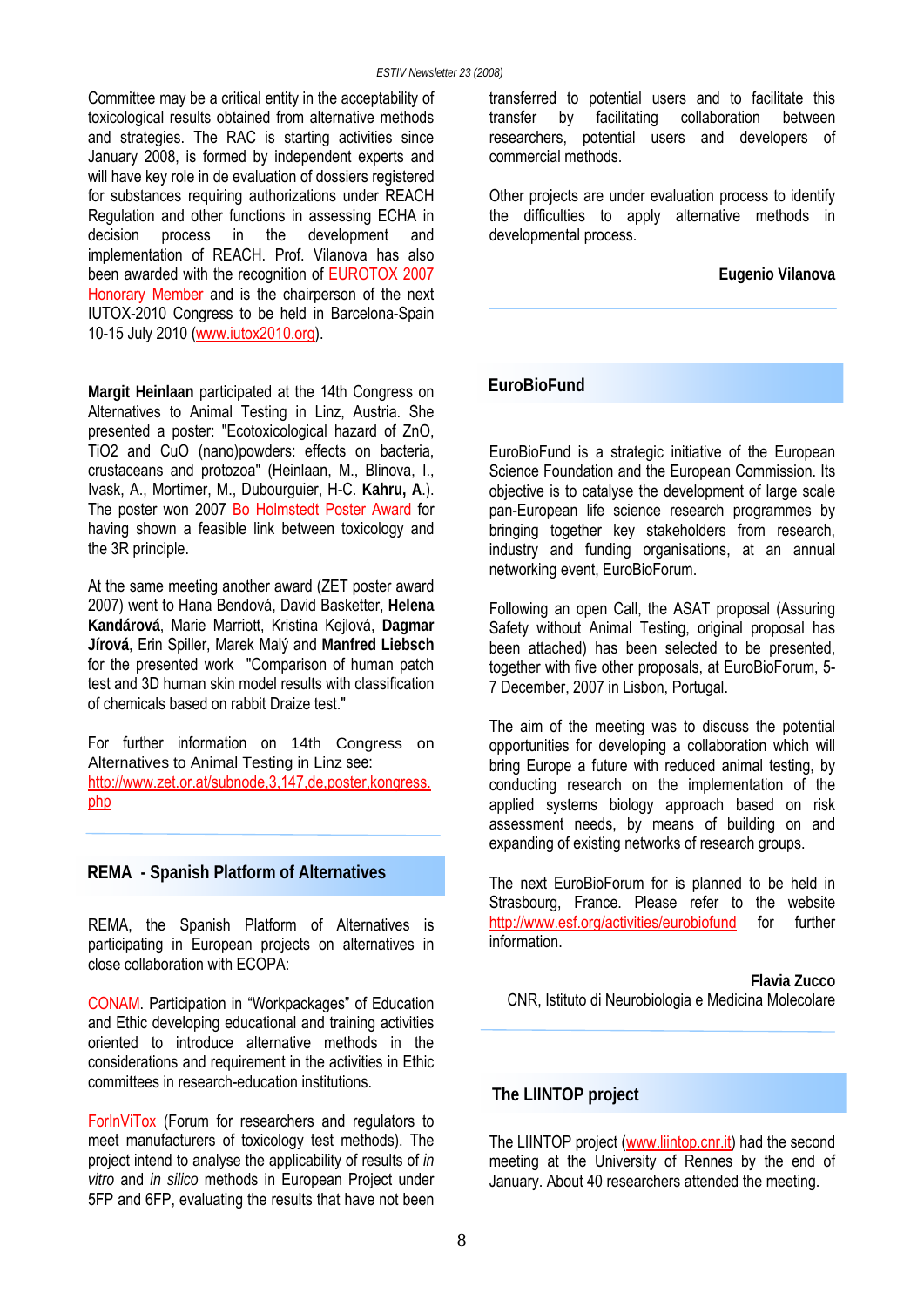The previous year has been spent in integrating the competences, in building interfaces among the different institutions, in setting up the structural aspects, and in starting the collaborations. The administrative and the preliminary management aspects have also been accomplished.

From now on the different partners will be involved mainly in the scientific activity and technical dialogue. The first meeting in Rome, one year ago, was devoted to introducing the various partners and groups and to establish fruitful collaborations. In Rennes the work performed in 2007 has been presented by the different partners and WPs, with the aim to assess the state of the art and to establish a stronger and more productive integration in and among the WPs. The discussion has been very alive and productive and the research appears now well implemented on his way on. Several research support activities have also been planned such as subgroup meetings, teleconferences, better use of the web-forum, wider dissemination. The next general meeting is schedule for January 2009 in Valencia, Spain.

**Flavia Zucco**  CNR, Istituto di Neurobiologia e Medicina Molecolare

**Theoretical and prectical course: EPISKIN, an alternative to dermal irritation study**

4 Marzo, 2008, Ispra, Italy.

Comitato organizzatore

Francesca Caloni (Università degli Studi di Milano) Isabella De Angelis (ISS - Roma) Simonetta Gemma (ISS - Roma) Pilar Prieto (CCR-Ispra, ECVAM)

#### PROGRAMMA

| $9.00 - 9.30$  | Registrazione dei partecipanti              |  |  |  |
|----------------|---------------------------------------------|--|--|--|
| $9.30 - 9.45$  | Indirizzi di benvenuto                      |  |  |  |
| $9.45 - 10.15$ | Le procedure di validazione, principi       |  |  |  |
|                | generali - Pilar Prieto (ECVAM)             |  |  |  |
| 10.15-10.45    | Percorso di validazione del modello         |  |  |  |
|                | EPISKIN - Valerie Zuang (ECVAM)             |  |  |  |
| 10.45-11.00    | Pausa caffè                                 |  |  |  |
| 11.00-11.30    | Conformità ai principi della BPL            |  |  |  |
|                | nell'utilizzo dei tessuti umani ricostruiti |  |  |  |
|                | in vitro - Marisa Meloni (VitroScreen)      |  |  |  |
| 11.30 - 12.00  | II Modello EPISKIN - Roland Roguet          |  |  |  |

| 12.00-12.15 | Discussione generale             |  |  |  |
|-------------|----------------------------------|--|--|--|
| 12.15-13.30 | Pausa pranzo (Mensa ECVAM)       |  |  |  |
| 13.30-16.30 | EPISKIN - Esercitazioni pratiche |  |  |  |
| 16.30-17.00 | Discussione generale e chiusura  |  |  |  |
|             | corso                            |  |  |  |

chiusura del



4 Marzo 2008

For more information see the website [www.celltox.it](http://www.celltox.it/)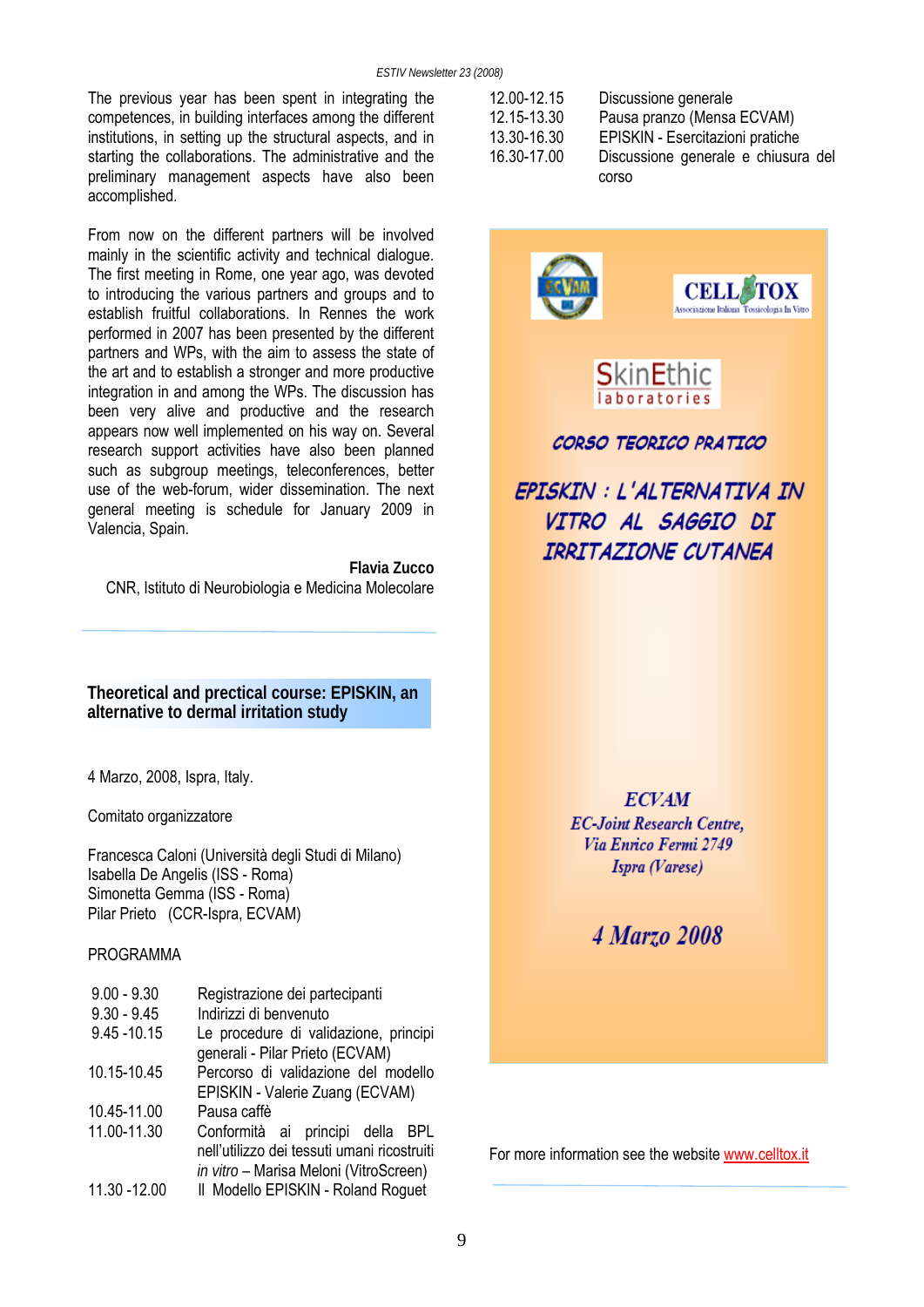# *i-SUP2008 Innovation for Sustainable Production 2008*

BRUGES, BELGIUM, APRIL, 22 - 25, 2008

We cordially invite you to attend the joint i-SUP2008 event that will be held from 22 till 25 April 2008 in Bruges, Belgium.

This unique event covers the central theme "Innovation for Sustainable Production" by hosting five parallel conferences. To realize this organisation, VITO (Flemish Institute for Technological Research) has joined forces with Janssen Pharmaceutica, Umicore, essenscia and OVAM.

On Wednesday April 23, the plenary session will present viewpoints of prominent industrial and governmental key-note speakers.

For more details, please visit our website at [www.i](http://www.i-sup2008.org/)[sup2008.org](http://www.i-sup2008.org/)

The conference on "Environment, Health and Safety" will certainly be of great interest to you.

Abstracts are solicited on the themes:

- Targeted toxicity testing
- Implemented test strategies in pharmaceutical, cosmetic and chemical product safety assessment
- The Regulatory Arena: challenges in method acceptance
- Industrial Centers of Excellence in in vitro services. Who does what?

Please note that the deadline for abstract submission is **January 15, 2008**.

Looking forward to meeting you in Bruges,

On behalf of the organising committee,

**Greet Schoeters** 

#### *i-SUP2008* **INVITROM**



As a satellite to I-SUP2008, the Dutch-Belgian Society for In Vitro Methods (INVITROM) organizes the symposium '*Towards better reliable in vitro methods*' on the 22<sup>nd</sup> of April in Bruges, Belgium.

During the morning sessions, lectures will cover different aspects related to good *in vitro* practices:

- **Good Cell Culture Practices** Sandra Coecke (B-ECVAM)
- **Free Concentration Concept** Nynke Kramer (NL-IRAS)
- **Predicting In Vivo Effect Levels** Miriam Verwei (NL-TNO)
- **Cultured Cells and their Circadian Clock: Time is the Essence -** Bert van de Horst (NL Erasmus University)
- **Acceptation and Use of In Vitro Methods in Regulatory Testing** - Sonja Beken (B-Federal Agency for Medicines and Health Products)

In the afternoon break-out groups will discuss *in vitro*

methods related to:

- Human Tissue
	- Mechanistic Based Models
	- Serum free Cell Culture
	- Slice Methods and Preservation
	- In Vitro Disease Models

Up-to-date information and registration can be found on

the INVITROM website: [www.invitrom.org](http://www.invitrom.org/)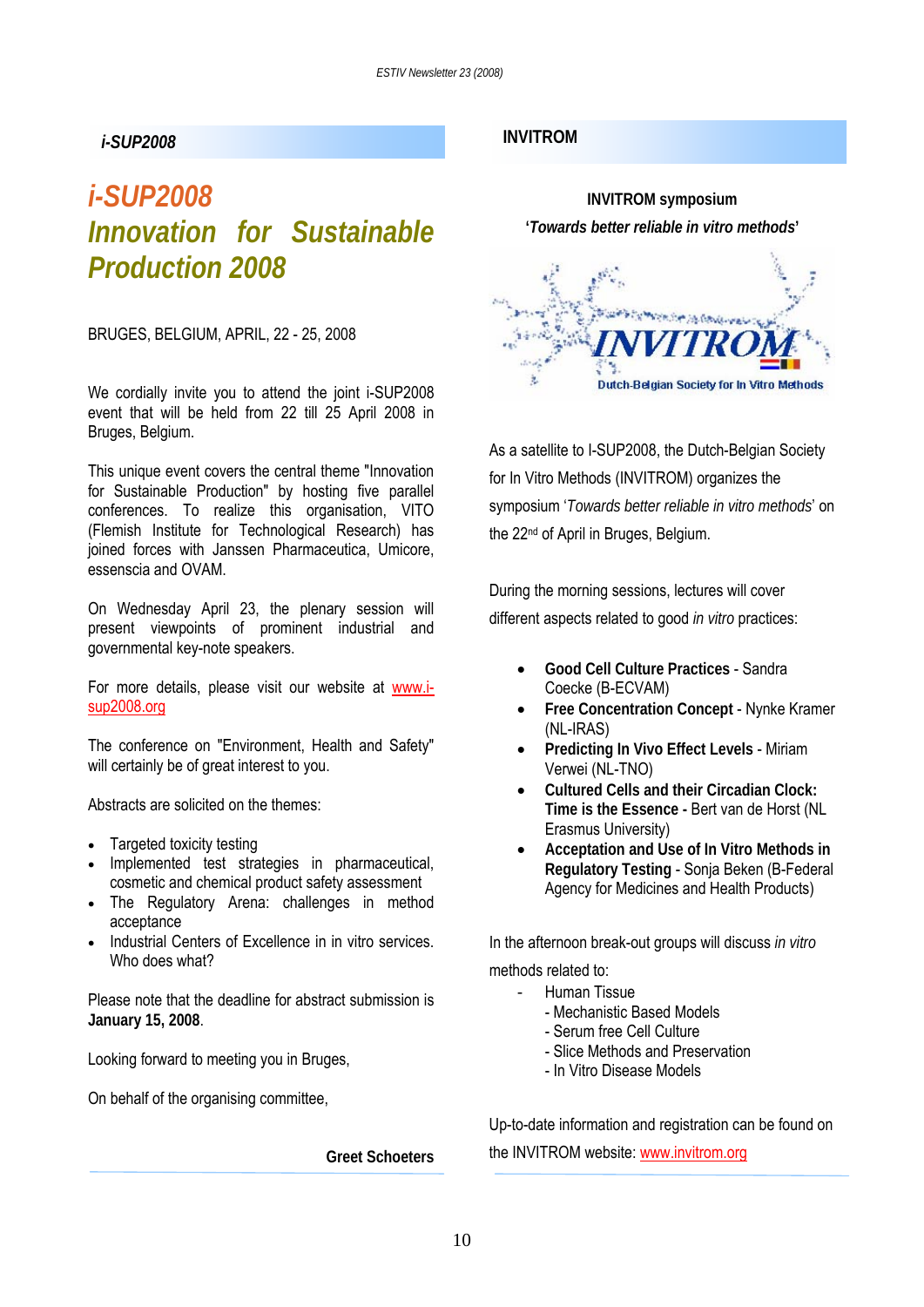*ESTIV Newsletter 23 (2008)* 



### **Welcome to the 15th International Congress on** *in vitro* **Toxicology ESTIV2008**  NEW DATES **25-28 September, 2008**

## Second Announcement ESTIV2008 Djurönäset Conference center, Stockholm, Sweden

#### [www.estiv2008.org](http://www.estiv2008.org/)

#### **Welcome**

Welcome to the 15th International Congress on in vitro Toxicology, ESTIV2008 (former INVITOX Workshop), at Djurönäset in Stockholm **25-28 September, 2008**. PLEASE NOTE that the Congress will be held earlier than former announced.

Djurönäset Conference Venue is located 40 km east of Stockholm City, in the Stockholm archipelago. The venue is easily reached by taxi or bus from the Stockholm City centre.

PhD students are especially invited to participate for a reduced fee.

The congress is a joint venture organised by European Society of Toxicology In Vitro (ESTIV), Scandinavian Society for Cell Toxicology (SSCT) and Expertrådet.

The Björn Ekwall Memorial Foundation (BEMF) award winner will give a lecture during the Opening session 25 September 2008.

#### **Aims and Purposes of ESTIV2008**

- to stimulate the interest of young scientists to get involved in advanced molecular methods in toxicology
- to expand the knowledge of *in vitro* methods among the scientific community in the life sciences
- to increase the legitimacy of *in vitro* methods and their acceptance by the authorities for regulatory purposes
- to act as a platform for exchange of information and discussion
- to help with increasing the number of new methods that are suitable and ready to enter validation
- to serve as a scientific forum for research on and application of advanced *in vitro* methods in the life sciences with a focus on toxicology
- to promote an increased application of advanced *in vitro* methods in laboratories of academic institutions and industry
- to increase the adoption and acceptance of *in vitro* methods for regulatory purposes as, e.g. required by the new EU Cosmetics Directive and EU Chemicals Policy (REACH)
- to explore new technical and scientific challenges with respect to *in vitro* toxicology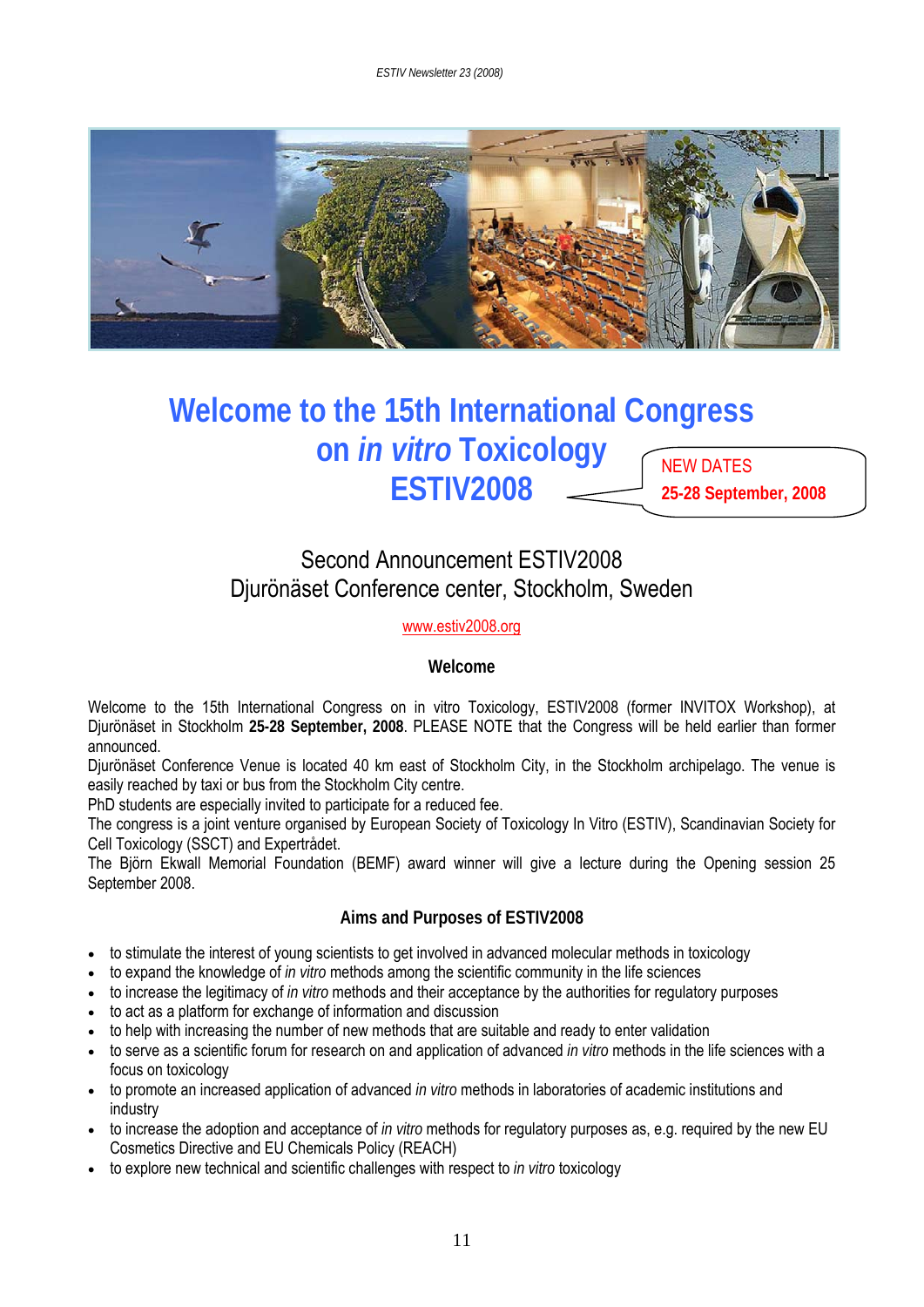#### **Sessions**

*1. Embryonic stem cells for developmental toxicology in vitro Invited speaker: Dr. Martina Klemm, Proteosys, Mainz , Germany* 

*2. In vitro models for aquatic ecotoxicology Invited speaker: Dr. Kristin Schirmer, UFZ, Leipzig, Germany* 

*3. Topical toxicity and in vitro tests for allergy-inducing compounds Invited speaker: Dr. David Basketter, Unilever, U.K. (to be confirmed)* 

*4. New in vitro models and strategies: Gene ontology categorization and bioinformatics processing in cell culture phenotyping and toxicity testing Invited speaker: Prof. Roland Grafström, Karolinska Institute, Stockholm, Sweden* 

> *5. Toxicokinetics and metabolism-mediated toxicity Invited speaker: Prof. Olavi Pelkonen, Oulu University, Oulu University, Finland.*

*6. In vitro models for tissue-specific toxicity; gastro-intestinal toxicity and hepatotoxicity Invited speaker: Prof. Jürgen Borlak, Fraunhofer Institute of Toxicology and Experimental Medicine, Hannover,Germany.* 

*7. Modelling of absorption, intracellular accumulation and excretion Invited speaker: Prof. Per Artursson, Uppsala University, Uppsala, Sweden.* 

*8. Predicting models for acute toxicity and new strategies in neurotoxicology Invited speaker: Dr. Anna Forsby, Stockholms University, Stockholm, Sweden.* 

*9. New approaches in validation Invited speaker: Prof. Michael Sjöström, Umeå University, Umeå, Sweden.* 

*10. Progress in implementation of alternative tests, future testing strategies, automatised screening, requirements of legislation Round table discussions* 

#### **Satellite meeting - all day 24 September, 2008**

*A satellite meeting is organised by the EU-projects Vitrocellomics and Invitroheart in collaboration with the organizers of ESTIV2008 prior to the ESTIV2008, 24 September, 2008. Anybody who is interested, are welcome to participate. Detailed program can be found on [www.estiv2008.org](http://www.estiv2008.org/)*

#### **SSCT Special session – 9:00-12:00 25 Spetember, 2008**

*Scandinavian Society of Cell Toxicology are hosting a special session on methods in cell toxicology, 9.00-12.00, 25 September, 2008*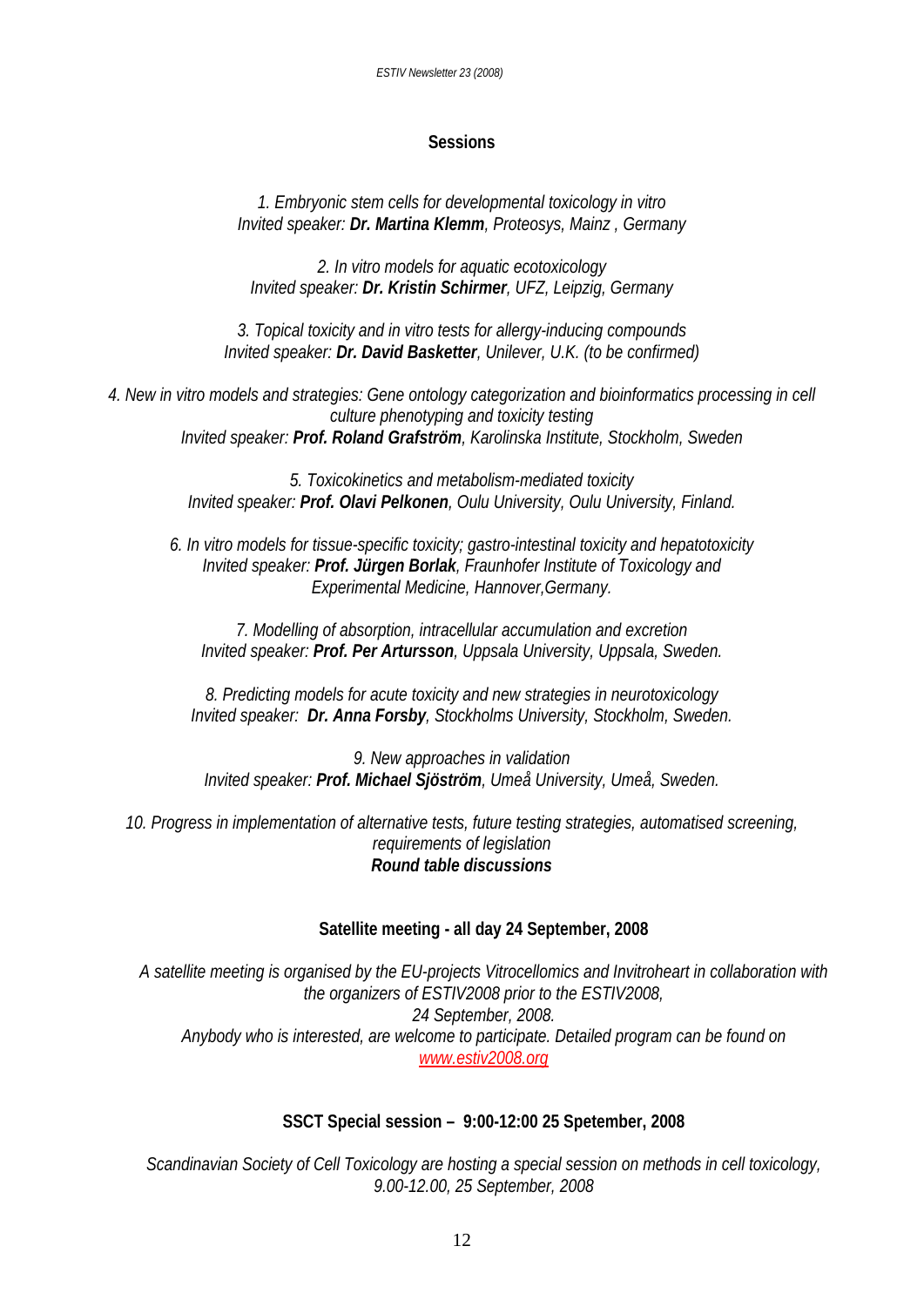#### **Registration**

Registration for ESTIV2008, satellite meeting and SSCT Special Session will start in February 2008 at [www.estiv2008.org](http://www.estiv2008.org/)

#### **Sponsoring and exhibition opportunities**

There are many sponsorship opportunities by which companies can contribute to the success of ESTIV2008. Sponsors may decide to become the Main sponsors or Gold or Silver sponsor or compile their individual sponsorship packages (official, printed matter, social events etc). An industrial exhibition will be organised in the lobby of the main building, where the coffee breaks will be held.

For specific information on the sponsorship opportunities and exhibition, please contact Karin Gabrielson Morton at [sponsoring@estiv2008.org](mailto:sponsoring@estiv2008.org)

#### **Local Organising Committee**

*Cecilia Clemedson*, Chair, Expertrådet, Sollentuna *Barbro Ingemarsson*, Conference Secretariat, Expertrådet, Sollentuna *Ada Kolman*, The Swedish Fund for Research without Animal Experiments, Stockholm *Per Artursson*, Uppsala University *Anna Forsby,* Stockholm University *Roland Grafström*, Karolinska Institutet, Stockholm *Erik Walum*, Biovitrum, Stockholm *Ian Cotgreave*, AstraZeneca, Södertälje *Raimund Strehl,* Cellartis, Gothenburg *Charlotta Berg*, Gambro, Lund *Marika Nordin-Andersson*, Swedish Chemical Inspectorate, Stockholm *Erik Ullerås*, Swedish University of Agricultural Sciences, Uppsala

#### **Scientific Organising Committee**

*Horst Spielmann*, President ESTIV, BfR, Berlin, Germany *Hasso Seibert*, Vice-President ESTIV & Vice-president SSCT, University Hospital Kiel, Germany *Jan van der Valk*, Secretary ESTIV, NCA Utrecht, The Netherlands *Sjeng Horbach*, Treasurer ESTIV, Organon, Oss, The Netherlands *Sonja Jeram*, Institute of Public Health, Ljubljana, Slovenia *Bob Combes*, FRAME, Nottingham, United Kingdom *Alison Gray*, Covalab, Villeurbanne, France *Greet Schoeters*, VITO, Mol, Belgium *Margit Heinlaan*, NICPB, Estonia *Chantra Eskes*, Sponsor coordinator, ECVAM, Ispra, Italy *Maria Laura Scarino*, INRAN, Rome, Italy *Barbro Ingemarsson*, Expertrådet, Sweden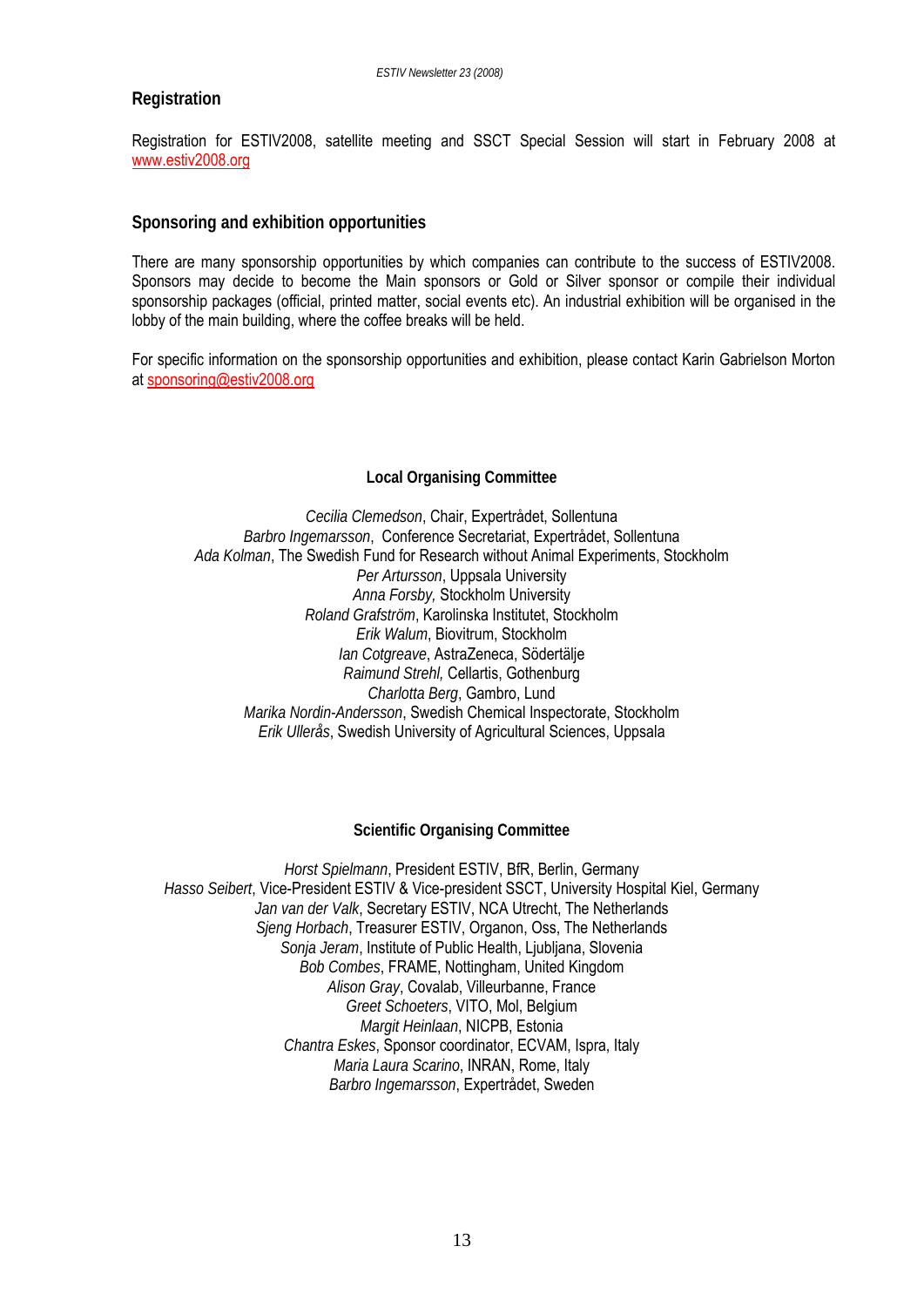#### **Meeting calendar**

SOT, Society of Toxicology's 47th Annual Meeting. 16-20 March, 2008. Seattle, Washington, USA <http://www.toxicology.org/AI/MEET/AM2008/housing.asp>

The 3Rs: From Fundamentals to Application 19 March, 2008 London, UK <http://www.nc3rs.org.uk/downloaddoc.asp?id=649>

PRIM&R: 2008 Annual Institutional Animal Care & Use Committee (IACUC) Conference 25-28 March, 2008 Atlanta, GA <http://www.primr.org/>

Perspectives in Percutaneous Penetration Eleventh International Conference 26-29 March 2008 La Grande Motte, France <http://www.pppconference.org/>

INVITROM Symposium. Towards Better Reliable *In Vitro* Methods 22 April, 2008 Bruges, Belgium <http://www.invitrom.org/english/index.html>

i-SUP2008 Innovation for Sustainable Production 2008 22 – 25, April, 2008 Bruges, Belgium

Alternatives to Animal Testing: New Approaches in the Development and Control of Biologicals 23-24 April, 2008 Dubrovnik, Croatia [http://www.edqm.eu/site/Alternatives-to-Animal-Testing-](http://www.edqm.eu/site/Alternatives-to-Animal-Testing-Dubrovnik-Croatia-259.html)[Dubrovnik-Croatia-259.html](http://www.edqm.eu/site/Alternatives-to-Animal-Testing-Dubrovnik-Croatia-259.html)

High Level Workshop on "Predicting human adverse effects from systemic exposure to substances without the use of animals" 28-29 April 2008, Brussels [http://ec.europa.eu/enterprise/epaa/index\\_en.htm](http://ec.europa.eu/enterprise/epaa/index_en.htm)

Engineering Tissue Alternatives to Animals 30 April, 2008, London, UK <http://www.nc3rs.org.uk/event.asp?id=830>

High level workshop on "Predicting human adverse effects from systemic exposure to substances without the use of animals" 28-29 April 2008, Brussels, Belgium [http://ec.europa.eu/enterprise/epaa/index\\_en.htm](http://ec.europa.eu/enterprise/epaa/index_en.htm)

13th Interdisciplinary Toxicology Conference dedicated to doyen of czechoslovak pharmacology and toxicology **Prof. MUDr. Helena Rašková, DrSc.** on her beautiful anniversary and 60th anniversary of Institute of Experimental Pharmacology SASc foundation Integration of Toxicological Research Within V4 27–30 May, 2008 Trenčianske Teplice - SLOVAKIA [http://www.toxcon.sav.sk](http://www.toxcon.sav.sk/)

Conference: Nanotechnology Towards Reducing Animal **Testing** 28-29 May, 2008 London, England <http://www.nano.org.uk/newsletter/animals/>

Coordination and Collaboration: International Conference on Animal Research Policy 24-25 June, 2008 Washington, DC <http://altweb.jhsph.edu/>

2nd International Congress on Stem Cells and Tissue Formation 6-9 July, 2008 Dresden, Germany <http://www.stemcellcongress-dresden.de/>

Reduced animal testing 25 -26 July, 2008, Zurich, Switzerland [http://www.mondialresearchgroup.com](http://www.mondialresearchgroup.com/)

**15th International Congress on** *in vitro* **Toxicology ESTIV2008 (former INVITOX workshop)**  25-28 September, 2008, Djurönäset Conference Center, Stockholm, Sweden. [http://www.estiv2008.org](http://www.estiv2008.org/)

45th Congress of the European Societies of Toxicology EUROTOX 2008 5-8 Octobre, 2008, Crete, Greece [http://eurotox2008.org](http://eurotox2008.org/)

AALAS National Meeting 2008 9-13 November, 2008, Indianapolis, Indiana, USA <http://www.aalas.org/index.aspx>

46th Congress of the European Societies of Toxicology EUROTOX 2009 September, 2009, Dresden, Germany

IUTOX 2010

11–15 July, 2010, Barcelona, Spain

Open call of proposal for IUTOX 2010 Congress. The Congress Organisers want to encourage activities on alternatives methods which involve interactions of academiaindustry as well as with regulators and social parties. Proposal can be sent to the Chairperson of the scientific Committee Dr. Ana Ferrerdirectly aferrerd@salud.aragon.es or using the form in the Web of the Congress [www.iutox2010.org](http://www.iutox2010.org/).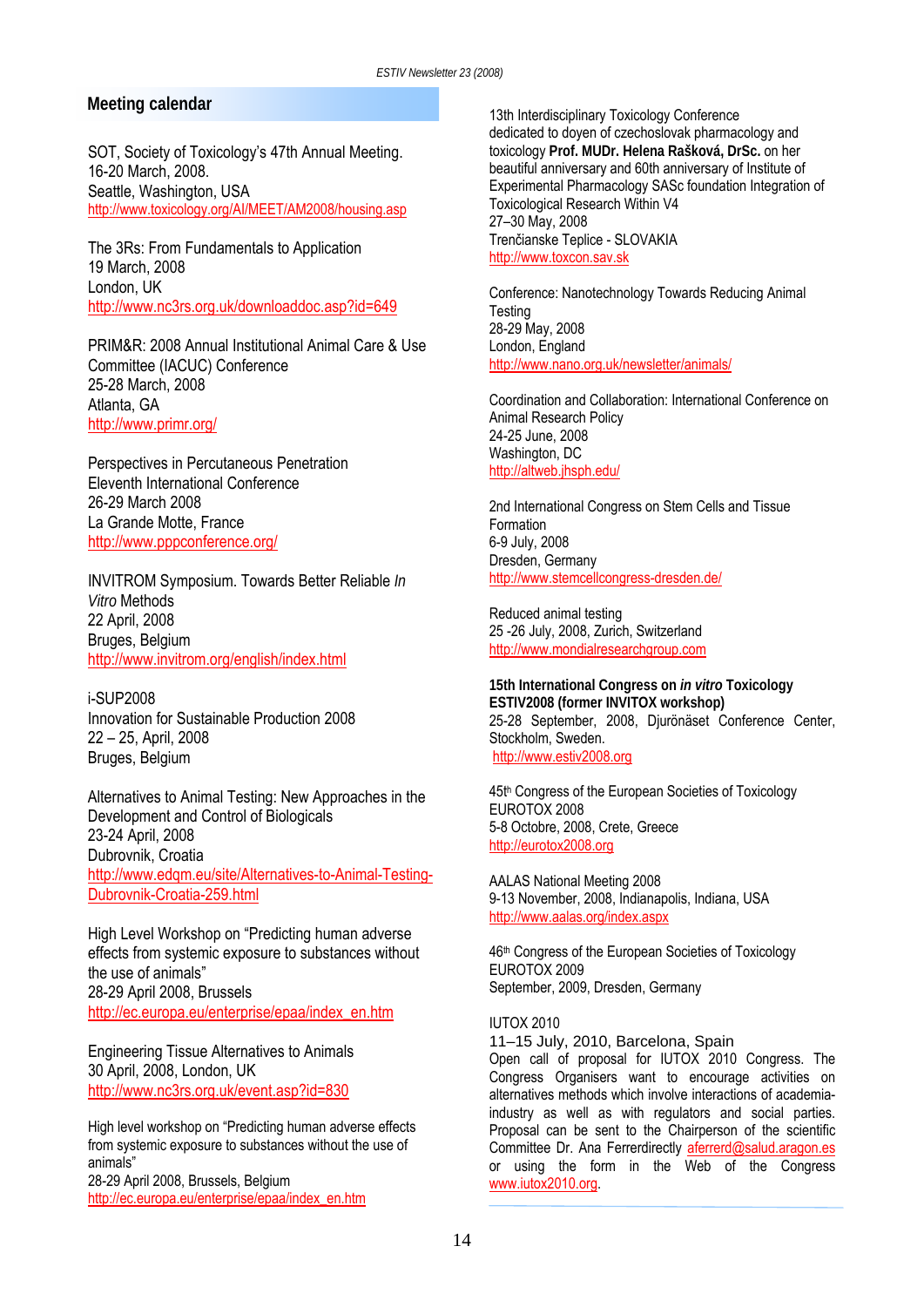#### **Recent publications of ESTIV members**

Carrera V, Sabater E, Vilanova E, Sogorb MA (2007). **A simple and rapid HPLC-MS method for the simultaneous determination of epinephrine, norepinephrine, dopamine and 5-hydroxytryptamine: application to the secretion of bovine chromaffin cell cultures.** Journal of Chromatography B, 847 (2007) 88–94.

Cipak L, Letasiova S, Repicky A, Jantova S (2007). **New [1,2,4]triazolo[4,3-c]quinazoline enhances cisplatin- and temozolomide-induced growth inhibition and apoptosis in HL-60 cells.** Neoplasma. 54(1): 16-20.

Combes, R. (2007). **Reproductive toxicity testing under the REACH System – Time for a paradigm shift.** ATLA 35, 1-4.

Dvorak Z, Vrzal R, Henklova P, Jancova P, Anzenbacherova E, Maurel P, Svecova L, Pavek P, Ehrmann J, Havlik R, Bednar P, Lemr K, Ulrichova J (2008). **JNK inhibitor SP600125 is a partial agonist of human aryl hydrocarbon receptor and induces CYP1A1 and CYP1A2 genes in primary human hepatocytes.** Biochem Pharmacol 75(2):580-588.

Gibbs S, van de Sandt JJM, Merk HF, Lockley DJ, Pendlington RU and CK Pease (2007). **Xenobiotic metabolism in human skin and 3D human skin reconstructs: a review.** Current Drug metabolism 8, 758- 772.

Gray AC, McLeod JD and Clothier RH (2007). **A review of** *in vitro* **modelling approaches to the identification and modulation of squamous metaplasia in the human tracheobronchial epithelium.** ATLA 35, 493–504.

Heinlaan M, Ivask A, Blinova I, Dubourguier, H-C and A Kahru (2007). **Toxicity of nanosized and bulk ZnO, CuO and TiO2 to bacteria** *Vibrio fischeri* **and crustaceans Daphnia magna and** *Thamnocephalus platyurus*. Chemosphere (in press).

Jantová S, Čipák Ľ, Letašiová S (2007): **Berberine induces apoptosis through a mitochondrial / caspase pathway in human promonocytic U937 cells.** Toxicol In Vitro. 21(1): 25-31.

Kruse JJCM, Svensson JP, Huigsloot M, Water van de B, Vrieling H, Giphart-Gassler M, Polman J, Schoonen WGEJ, Horbach SJ (2007). **A portrait of cisplatin-induced transcriptional changes in mouse embryonic stem cells reveals a dominant p53-like response.** Mutation research 617, 58-70.

Monroy-Noyola A, Rojas P, Vilanova E, Sogorb MA (2007). **Comparative hydrolysis of O-hexyl O-2,5-dichlorophenyl phosphoramidate and paraoxon in diferent tissues of vertebrates**. Arch Toxicology

Monroy-Noyola A, Sogorb MA, Vilanova E (2007). **Stereospecific hydrolysis of a phosphoramidate as a model to understand the role of biotransformation in the neurotoxicity of chiral organophosphorus compounds.** Toxicology Letters 170: 157–164.

Papouskova B, Bednar P, Frysova I, Styskala J, Hlavac J, Bartak P, Ulrichova J, Jirkovsky J, Lemr K (2007) . **Mass spectrometric study of selected precursors and degradation products of chemical warfare agents**. J Mass Spectrom 42:1550–1561.

Piersma, AH, Janer G, Wolterink G, Bessems JGM, Hakkert BC, Slob W. (2008). **Quantitative extrapolation of** *in vitro* **whole embryo culture embryotoxicity data to developmental toxicity** *in vivo* **using the benchmark dose approach.** National Institute of Public Health and the Environment (RIVM), 3720 BA Bilthoven, Netherlands. Toxicological Sciences, Volume 101, Issue 1,Pages 91-100.

Quesada E, Castell JV, Vilanova E, Carrera V (2007). **Overexpression of neuropathy target esterase activity in bovine chromaffin cell cultures by adenovirus-mediated gene transfer**. Toxicology Letters 168: 286–291.

Quesada E, Sabater E, Sogorb MA, Vilanova E, Carrera V (2007). **Recovery of neuropathy target esterase activity after inhibition with mipafox and O-hexyl O-2,5 dichlorophenyl phosphoramidate in bovine chromaffin cell cultures.** Chemico-Biological Interactions 165 (2007) 99–105.

Schoonen WGEJ, Smit MJ, Zandberg P, Horbach GJMJ, Ploemen J\_PHTM, Kloks CPAM, Mellema JR, Thijssen-van Zuylen C, Vogels JTWE, Tas CA and van Nesselrooij JHJ (2007a). **Sensitivity of 1H NMR analysis of rat urine in relation to toxicometabonomics. Part I Dose dependent toxic effects of bromobenzene and paracetamol**. Tox. Sci. 98, 271-285.

Schoonen WGEJ, Smit MJ, Zandberg P, Horbach GJMJ, Ploemen J\_PHTM, Kloks CPAM, Mellema JR, Thijssen-van Zuylen C, Vogels JTWE, Tas CA and van Nesselrooij JHJ (2007b). **Tox. Sci. Uniform procedure of 1H NMR analysis of rat urine and toxicometabonomics. Part II Comparison of NMR profiles for classification of hepatotoxicity.** Tox. Sci. 98, 286-297.

Sogorb MA, Álvarez-Escalante C, Carrera V, Vilanova E (2007). **An** *in vitro* **approach for demonstrating the critical role of serum albumin in the detoxication of the carbamate carbaryl at** *in vivo* **toxicologically relevant concetrations**. Archives of Toxicology 81: 113-119.

Sogorb MA, Ganga R, Vilanova E, Soler F (2007). **Plasma phenylacetate and 1-naphthyl acetate hydrolyzing activities of wild birds as possible non-invasive biomarkers of exposure to organophosphorus and carbamate insecticides.** Toxicology Letters 168: 278-285.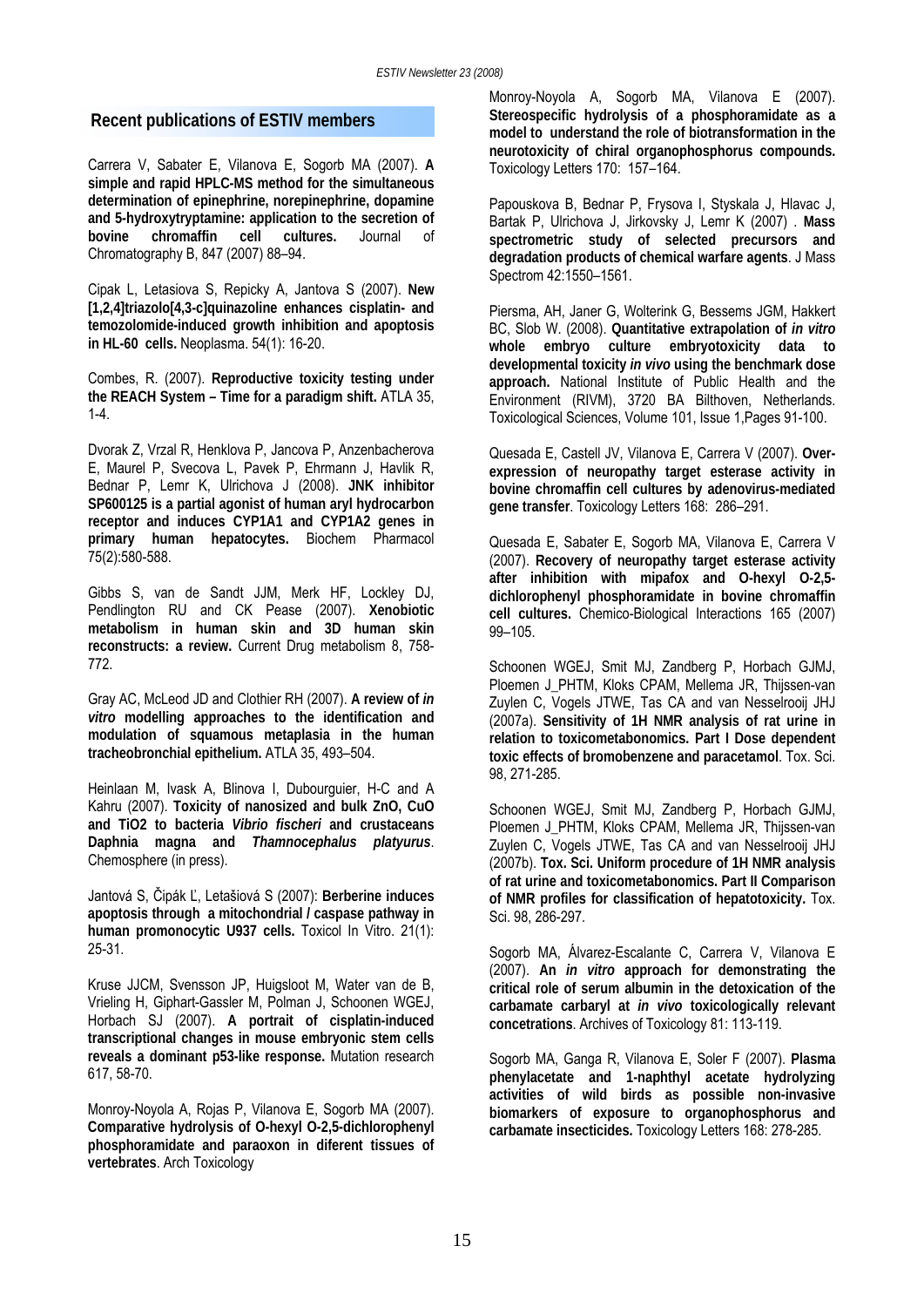Spielmann H, Hoffmann S, Liebsch M, Botham P, Fentem JH, Eskes C, Roguet R, Cotovio J, Cole T, Worth A, Heylings J, Jones P, Robles C, Kandárová H, Gamer A, Remmele M, Curren R, Raabe H, Cockshott A, Gerner I and V Zuang (2007). **The ECVAM international validation study on** *in vitro* **tests for acute skin irritation: report on the validity of the EPISKIN and EpiDerm assays and on the skin integrity function test.** ATLA 35, 559–601

Vrba J, Dvorak Z, Ulrichova J, Modriansky M (2008). **Conventional protein kinase C isoenzymes undergo dephosphorylation in neutrophil-like HL-60 cells treated by chelerythrine or sanguinarine.** Cell Biol Toxicol 24(1):39-53.

Westerink WMA, Stevenson JCR, Schoonen WGEJ (2007c) **CYP1A induction and species differences between human HepG2 and rat H4IIE cells.** Toxicol Lett 172S, S98.

#### **Toxicology In Vitro**



*Official Journal of the European Society of Toxicology in Vitro* 

*Daniel Acosta, Bas J. Blaauboer, Daniel Dietrich* 

EuroCheques, please do not use this means of payment.

It is also possible to pay the membership fees by our convenient and secure online credit card payment services (2CO). Due to processing costs an additional charge of  $\epsilon$  1.50 is included. To use these services, please visit the ESTIV website at [www.estiv.org](http://www.estiv.org/) .

**Sjeng Horbach** 

#### **ESTIV e-mail list**

ESTIV has an e-mail list, which has the potential to be a very valuable resource but so far has not been taken advantage of. There are many types of question that you could pose via the list, whether you are a junior researcher, or a senior scientist. In order to send a message to all ESTIV members on the list (at present more than 150 colleagues), simply address your e-mail to ESTIV-L@NIC.SURFNET.NL

Please do not be concerned about security. This is a "closed" list, which means the "list-owner" (Jan van der Valk) is able to select who is allowed to join. The ESTIV secretary advises the "list-owner" of eligible members. If you have never received a message from the ESTIV list, it is because you have not informed us of your email address. Please correct this immediately by sending a message to me at [secretary@estiv.org,](mailto:secretary@estiv.org) and I will arrange for your name to be added.

**Jan van der Valk** 

#### **ESTIV Membership fee**

#### **Membership fee**

The membership for an individual member for 2008 is  $\epsilon$ 30.00. If you are also a member of one of the affiliated societies (CellTOX, SSCT, INVITROM), the membership amounts to  $\epsilon$  18.00.

#### **Method of Payment**

Bank Transfer RABOBANK, IBAN #: NL20 RABO 0101 4857 51 BIC: RABONL2U

Attention of: ESTIV Polderkade 1, NL-5345 RR Oss, The Netherlands Due to the high costs of applying for and cashing ESTIV Corporate member:



ZF BioLabs. Ronda de Valdecarrizo 41º B. 28760. Tres Cantos (Madrid). Spain. Website: [www.zfbiolabs.com](http://www.zfbiolabs.com/)